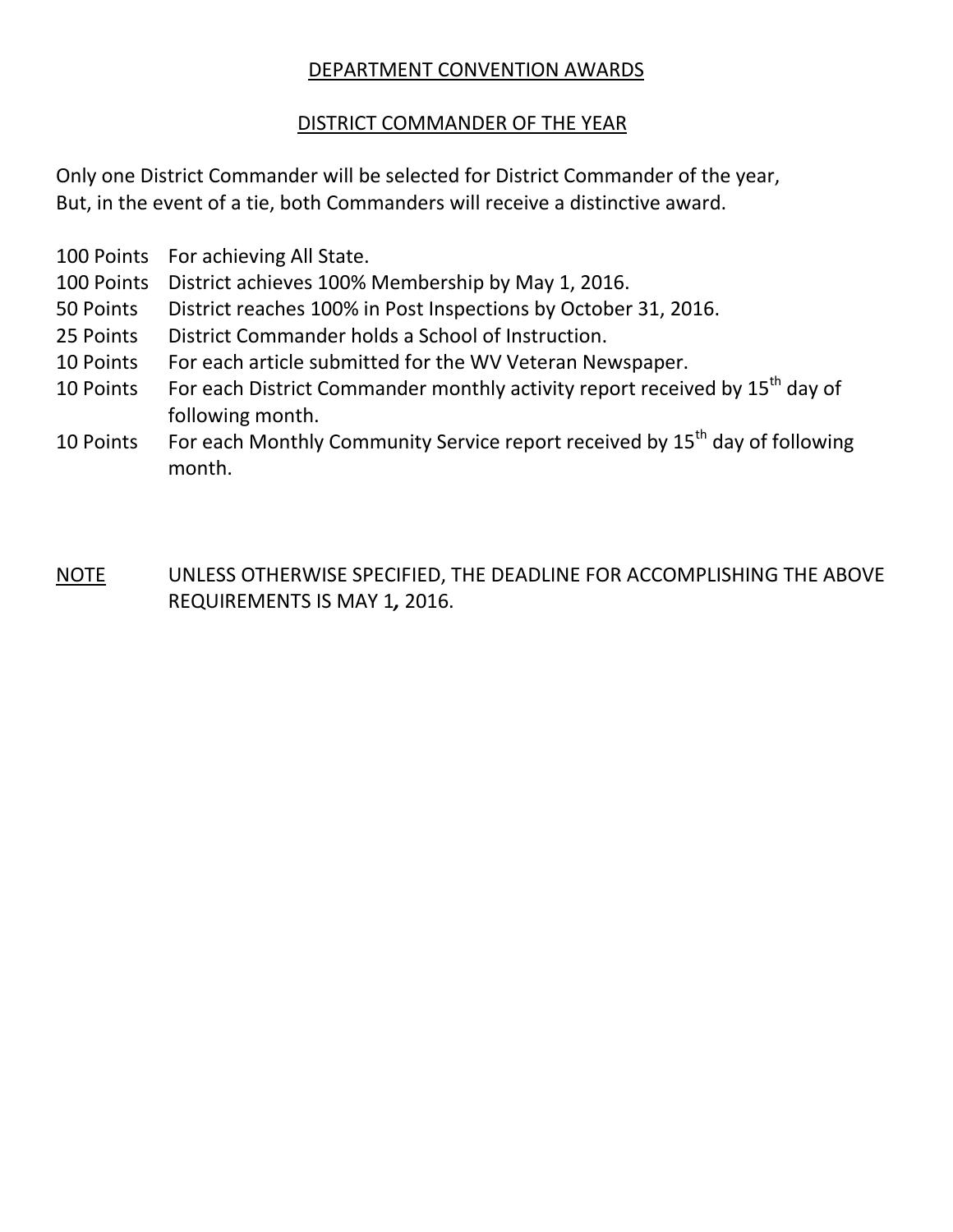## ALL-STATE BASIC DISTRICT REQUIREMENTS

District Commanders achieving All-State Basic Requirements will be awarded All-State Status

- 1. District achieves 100% membership by May 1, 2016.
- 2. District Quartermaster must be bonded by August 15, 2015.
- 3. Post inspections must be completed and submitted by November 30, 2015.
- 4. District forwards a Voice of Democracy entry for state judging.
- 5. District forwards a Patriots Pen entry for state judging.
- 6. District forwards an entry in all three (K-5, 6-8, 9-12 grades) National Citizenship Education Teacher Award for state judging.
- 7. District Commander attends Department annual School of Instruction.
- 8. District Commander attends all three (3) Council of Administration meetings.
- 9. District Commander conducts a District Commanders School of Instruction at first District meeting.

NOTE UNLESS OTHERWISE SPECIFIED, THE DEADLINE FOR ACCOMPLISHING THE ABOVE REQUIREMENTS IS MAY 1, 2016.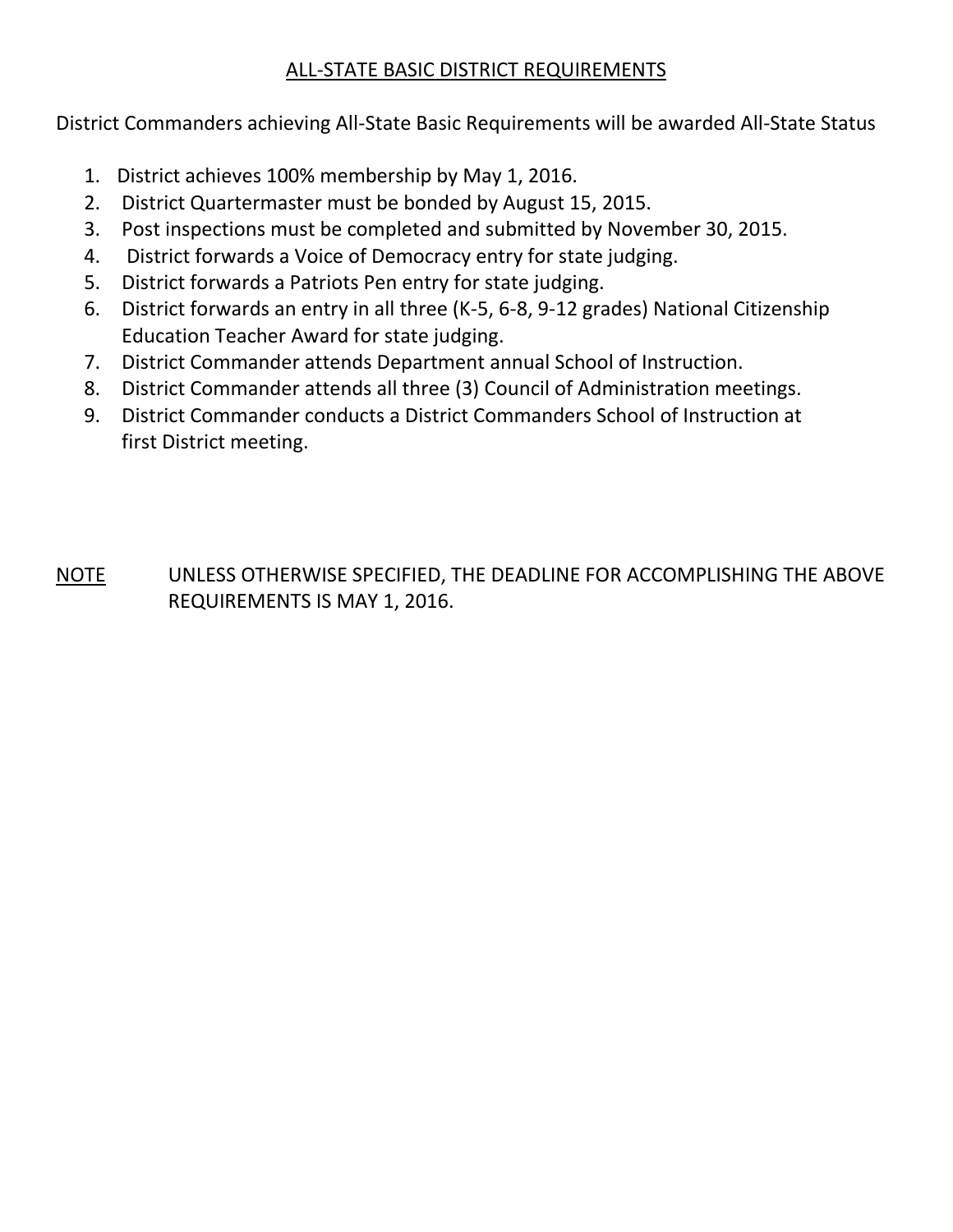### ALL-STATE POST SELECTION

All-State Post selection will be based on the Post meeting all basic requirements and additionally their accumulated point score (exceeding 400 points). The number of Posts awarded All-State is defined in the below table. There will be (16) All-State Posts selected.

#### POST MEMBERSHIP CATEGORIES AND NUMBER OF ALL-STATE WINNERS BY CATEGORY

| <b>CATEGORY I</b>   | $10 - 50$   | $1ST$ and $2nd$ Place Winner                     |
|---------------------|-------------|--------------------------------------------------|
| <b>CATEGORY II</b>  | $51 - 100$  | $1st$ , $2nd$ , $3rd$ and $4th$ Place Winner     |
| <b>CATEGORY III</b> | $101 - 200$ | $1st$ , $2nd$ , $3rd$ and $4th$ Place Winner     |
| <b>CATEGORY IV</b>  | $201 - 400$ | $1st$ , $2nd$ , $3rd$ , and $4th$ Place Winner   |
| <b>CATEGORY V</b>   | 401 and up  | 1 <sup>st</sup> and 2 <sup>nd</sup> Place Winner |

## ALL-STATE BASIC POST REQUIREMENTS

- 1. Post must achieve 100% by May 1, 2016.
- 2. Post must be in good standing in accordance with the National By-Laws Article II, Section 213 (Arrearages, Deficiencies and Omission) as of May 1, 2016.
- 3. Post must purchase at least 1,000 Poppies by April 15, 2016.
- 4. Post must submit four (4) Post Trustee's Quarterly Audit Reports. Reports must be received at State Headquarters within 30 days after the close of the quarter.
- 5. Post quartermaster must be bonded by August  $31<sup>st</sup>$  2016.
- 6. Post will submit to State Headquarters elected Delegate names in accordance with the National Manual of Procedure Article II, Section 222, at least 30 days prior to the District Convention.
- 7. Posts must make \$275 donations to State Headquarters for VFW Programs.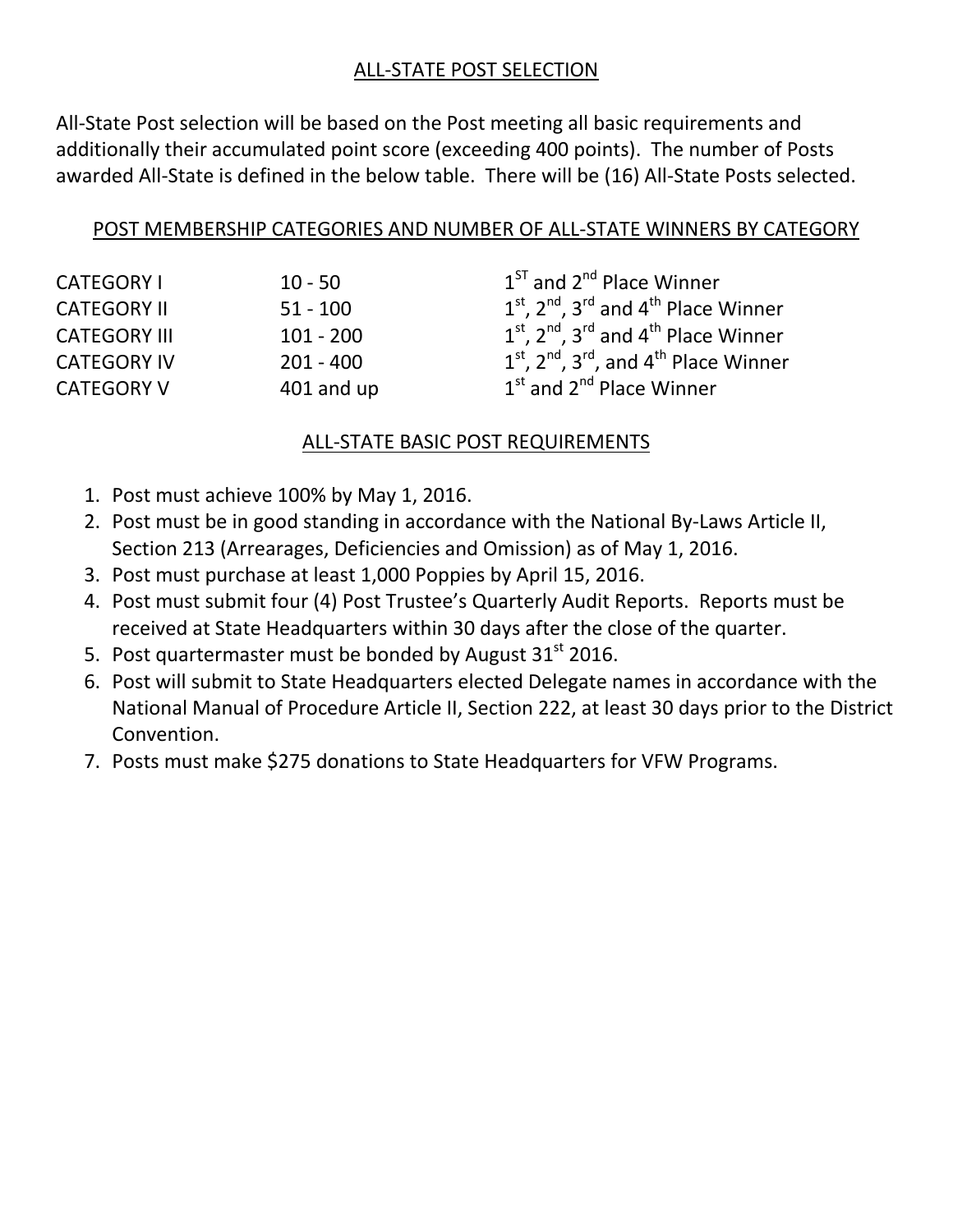#### POINT SYSTEM TO DETERMINE ALL-STATE AND POST COMMANDER OF THE YEAR WINNERS

Accumulated points are in addition to above Basic All-State requirements.

| 100 Points | Post reaches 100% by May 1, 2016                                              |
|------------|-------------------------------------------------------------------------------|
| 25 Points  | Post Commander attends District meeting (3 each). 25                          |
| Points     | Post Quartermaster attends District meeting (3 each). 25                      |
| Points     | Post Commander attends Mid-Winter Conference.                                 |
| 25 Points  | Post Quartermaster attends Mid-Winter Conference.                             |
| 25 Points  | Post Commander attends an annual Department School of Instruction. 25 Points  |
|            | Post Quartermaster attends an annual Department School of Instruction. 25     |
| Points     | Post exceeds last year's Buddy Poppy purchase.                                |
| 20 Points  | For each member over 100%.                                                    |
| 20 Points  | For each new Life Member the Post recruits.                                   |
| 10 Points  | Post donates \$275 to VFW Programs                                            |
| 10 Points  | Submit a Voice of Democracy entry to the District                             |
| 10 Points  | Submit a Patriot's Pen entry to the District                                  |
| 10 Points  | Submit Public Servant package to District (10 pts each for                    |
|            | Law/EMT/FF).                                                                  |
| 10 Points  | Submit Teacher of Year package to District (10 pts each for K-5/6-8/9-12). 10 |
| Points     | Submit Scout of the Year package to Headquarters.                             |
| 10 Points  | For each Monthly Membership Activity Report submitted to                      |
|            | Headquarters.                                                                 |
| 10 Points  | For each Community Service Report submitted to District                       |
|            | Commander for inclusion in District Commanders Monthly                        |
|            | <b>Community Service Report.</b>                                              |
| 05 Points  | For each new Legacy Life Member the Post recruits.                            |
| 05 Points  | For each new up-grade from Bronze to Silver Legacy Life. 05                   |
| Points     | For each new up-grade from Silver to Gold Legacy Life.                        |

NOTE: UNLESS OTHERWISE SPECIFIED, THE DEADLINE FOR ACCOMPLISHING THE ABOVE REQUIREMENTS IS MAY 1, 2016.